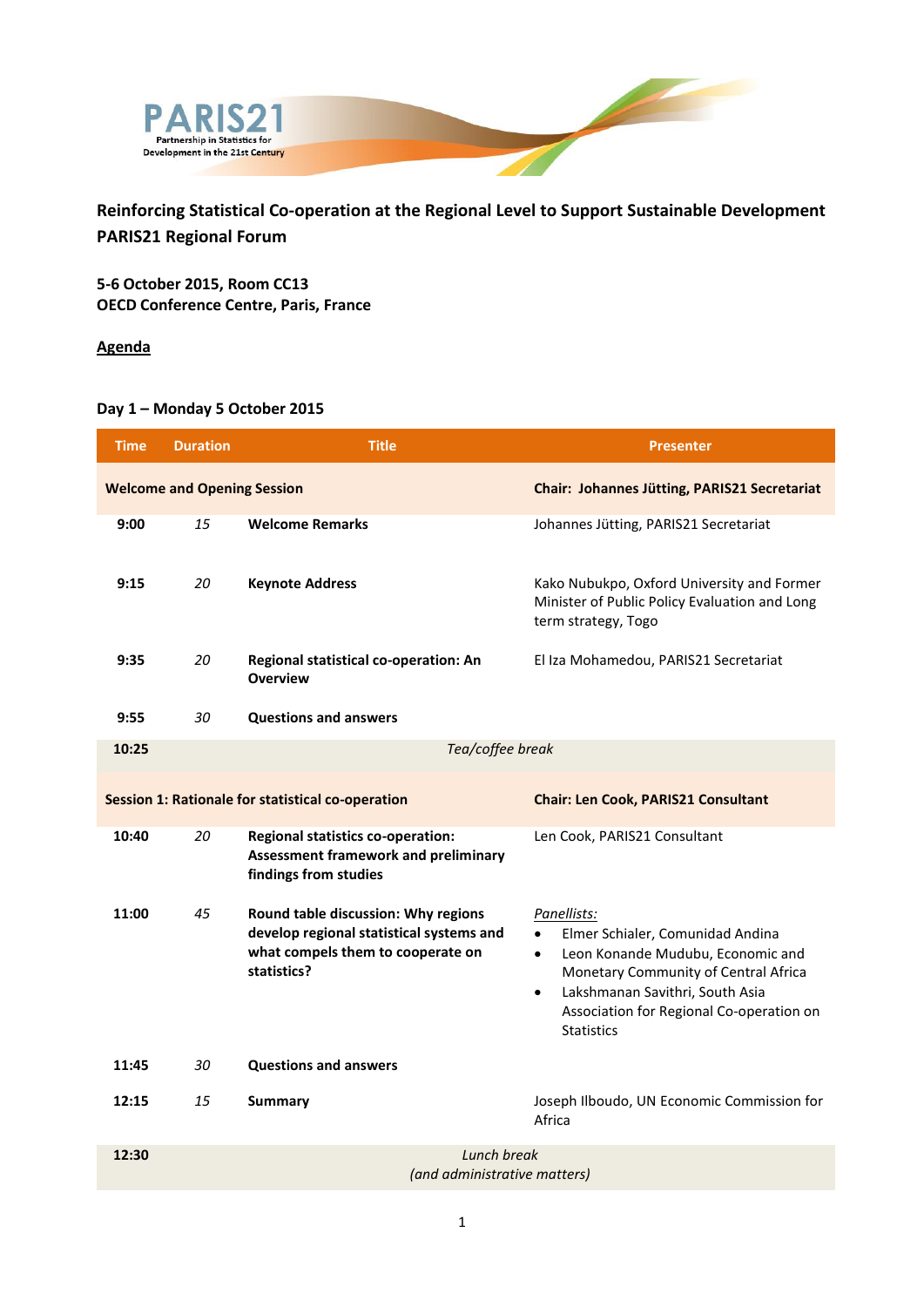| <b>Time</b>     | <b>Duration</b> | <b>Title</b>                                                                                                              | <b>Presenter</b>                                                                 |  |  |
|-----------------|-----------------|---------------------------------------------------------------------------------------------------------------------------|----------------------------------------------------------------------------------|--|--|
| operation       |                 | Session 2: South-south learning on regional statistical co-                                                               | <b>Chair: Paul Schreyer, Statistics Directorate,</b><br><b>OECD</b>              |  |  |
| 14:00           | 45              | Presentation on best practices in regional statistical co-operation                                                       |                                                                                  |  |  |
|                 |                 | 1. Key areas of leadership                                                                                                | Paul-Henri Nguema Meye, Afristat                                                 |  |  |
|                 |                 | 2. Capacity building on official statistics: a<br>regional approach                                                       | Margarita Guerrero, UN Statistical Institute<br>for Asia and Pacific (via Webex) |  |  |
|                 |                 | 3. Statistical indicator system to assess<br>integration process                                                          | Bakary Sacko, West Africa Economic<br><b>Monetary Union</b>                      |  |  |
| 14:45           | 15              | <b>Questions and answers</b>                                                                                              |                                                                                  |  |  |
| 15:00           |                 | Tea/Coffee break                                                                                                          |                                                                                  |  |  |
| 15:15           | 45              | Presentation on best practices in regional statistical co-operation (Cont'd)                                              |                                                                                  |  |  |
|                 |                 | 4. Statistical co-operation in SIDS: how<br>distinctive regional characteristics shape<br>the regional statistical system | Gerald Haberkorn, Secretariat of the Pacific<br>Community                        |  |  |
|                 |                 | 5. Harmonization of statistics and shaping<br>wider international agenda                                                  | Nazaria Baharudin, Malaysia/Association for<br>South East Asian Nation           |  |  |
|                 |                 | 6. RSDS and NSDS: Complementary and<br>mutually reinforcing processes                                                     | Fernando Ramirez, Costa Rica/CENTROESTAD-<br><b>SICA</b>                         |  |  |
| 16:00           | 25              | <b>Questions and answers</b>                                                                                              |                                                                                  |  |  |
| 16:25           | 15              | <b>Summary</b>                                                                                                            | Chair                                                                            |  |  |
| 16:40-<br>17.00 |                 | Group photo                                                                                                               |                                                                                  |  |  |
| $17:00 -$       |                 | <b>Cocktail Reception</b><br>(Marshall Room)                                                                              |                                                                                  |  |  |
| 19:00           |                 |                                                                                                                           |                                                                                  |  |  |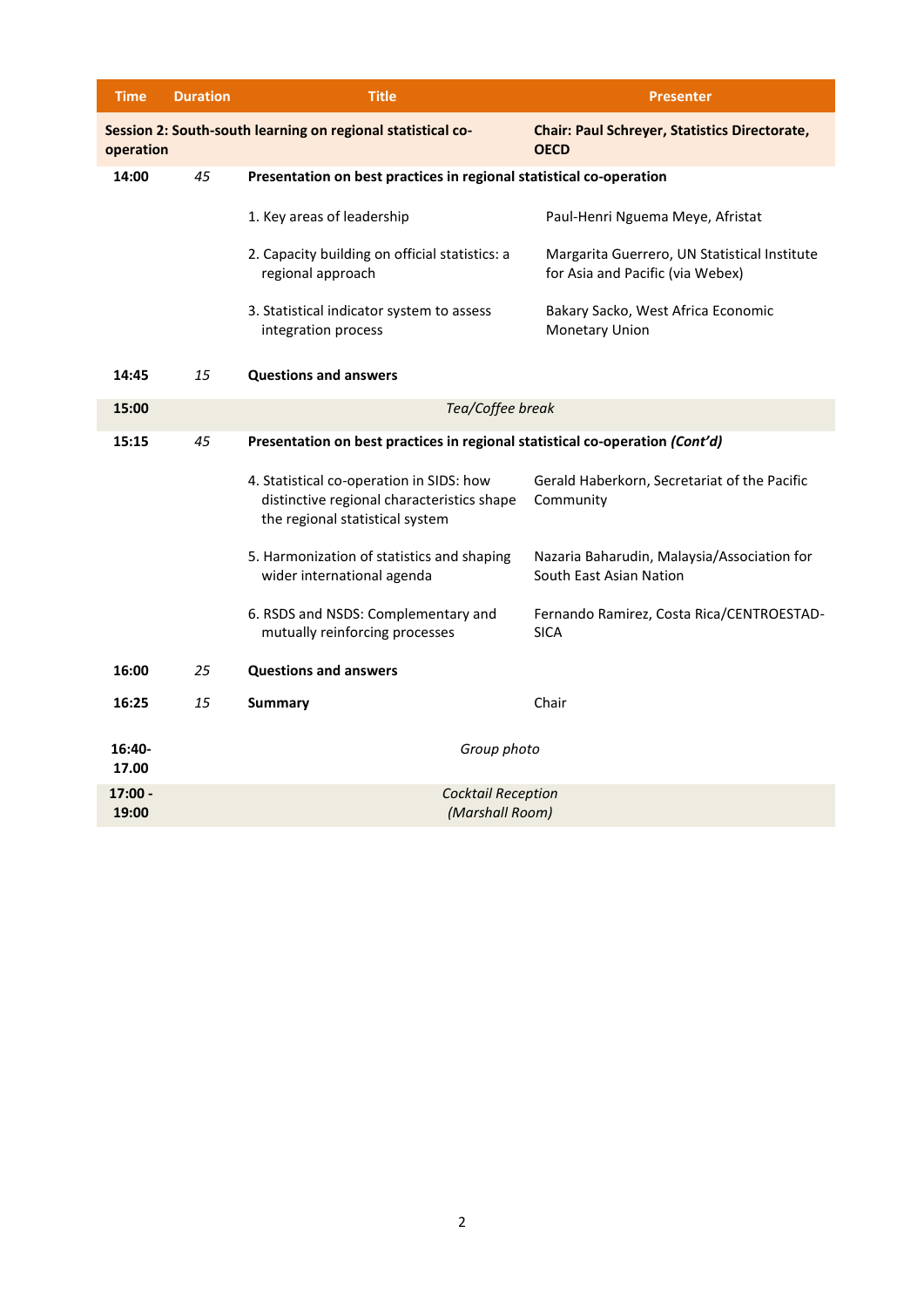## **Day 2 – Tuesday 6 October 2015**

| <b>Time</b> | <b>Duration</b> | <b>Title</b>                                                                                                                                                                                                                                                                                                                                                                                     | <b>Presenter</b>                                                                                                                                                                                                                          |  |
|-------------|-----------------|--------------------------------------------------------------------------------------------------------------------------------------------------------------------------------------------------------------------------------------------------------------------------------------------------------------------------------------------------------------------------------------------------|-------------------------------------------------------------------------------------------------------------------------------------------------------------------------------------------------------------------------------------------|--|
|             |                 | <b>Session 3: Statistical Co-operation in Thematic Areas</b>                                                                                                                                                                                                                                                                                                                                     | <b>Chair: Gerald Haberkorn, Secretariat of</b><br>the Pacific Community                                                                                                                                                                   |  |
| 9:00        | 10              | Introduction                                                                                                                                                                                                                                                                                                                                                                                     | Chair                                                                                                                                                                                                                                     |  |
| 9:10        | 45              | <b>Roundtable discussion: Development</b><br>Partners' perspectives on regional<br>statistical co-operation and RSDS                                                                                                                                                                                                                                                                             | Panellists:<br>Leslie O'Donoghue, Australia<br>$\bullet$<br>Delegation to OECD<br>Edward Smithson, UK Department<br>$\bullet$<br>for International Development<br>Yevgeniya Savchenko, World Bank<br>Ceri Thompson, EUROSTAT<br>$\bullet$ |  |
| 9:55        | 20              | <b>Questions and answers</b>                                                                                                                                                                                                                                                                                                                                                                     |                                                                                                                                                                                                                                           |  |
| 10:15       |                 | Tea/Coffee break                                                                                                                                                                                                                                                                                                                                                                                 |                                                                                                                                                                                                                                           |  |
| 10:30       | 20              | <b>Regional collaboration and the</b><br>development of statistical processes<br>and frameworks (what, why, how)                                                                                                                                                                                                                                                                                 | Taeke Gjaltema, UN Economic<br><b>Commission for Europe</b>                                                                                                                                                                               |  |
| 10:50       | 60              | <b>Breakout sessions:</b><br>Group 1 (Room CC13)<br>٠<br>Role of regional bodies in SDG monitoring<br>Group 2 (Room MB S034)<br>Innovative approaches to regional statistical challenges<br>Group 3 (Room MB S036)<br>Effective governance structures, monitoring, and regional statistical plans<br>Group 4 (MB S022)<br>٠<br>Evolving relationships between countries and development partners |                                                                                                                                                                                                                                           |  |
| 11:50       | 30              | <b>Reporting back from groups</b>                                                                                                                                                                                                                                                                                                                                                                | <b>Group Rapporteurs</b>                                                                                                                                                                                                                  |  |
| 12:20       | 10              | <b>Summary</b>                                                                                                                                                                                                                                                                                                                                                                                   | Lakshmanan Savithri, South Asia<br>Association for Regional Co-operation on<br><b>Statistics</b>                                                                                                                                          |  |
| 12:30       |                 | Lunch break                                                                                                                                                                                                                                                                                                                                                                                      |                                                                                                                                                                                                                                           |  |
|             |                 | <b>Special Lunch Session (Room Roger Ockrent)</b><br>(optional participation, lunch boxes will be served)                                                                                                                                                                                                                                                                                        | <b>Chair: Geoffrey Greenwell, PARIS21</b><br><b>Secretariat</b>                                                                                                                                                                           |  |
| 12:30       | 45              | SDMX data management tool                                                                                                                                                                                                                                                                                                                                                                        | David Barraclough, Statistics Directorate,<br><b>OECD</b>                                                                                                                                                                                 |  |